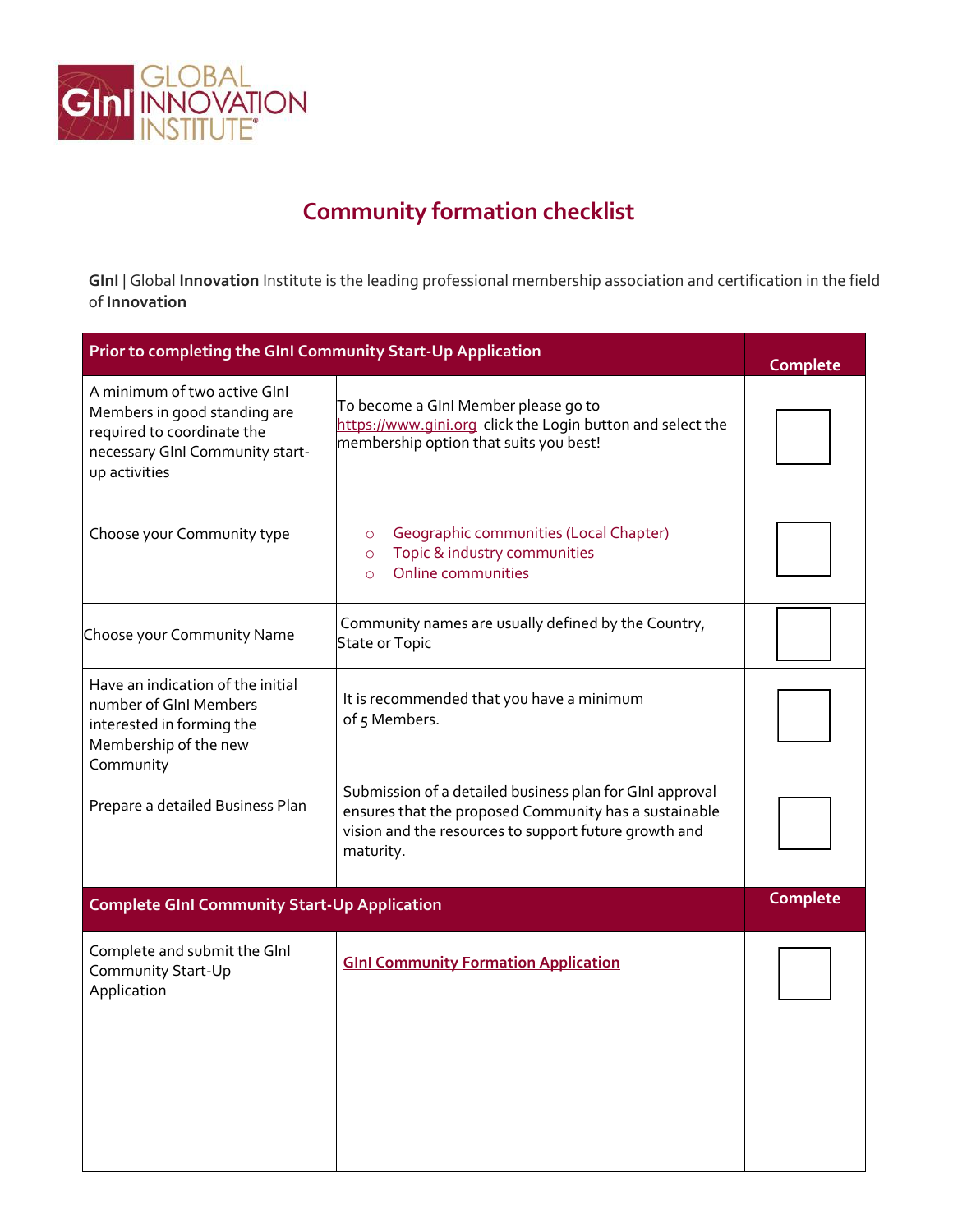| <b>After Application Approval</b>                                                                                         |                                                                                                                                                                                                                                                                                                                                                                   | Complete |
|---------------------------------------------------------------------------------------------------------------------------|-------------------------------------------------------------------------------------------------------------------------------------------------------------------------------------------------------------------------------------------------------------------------------------------------------------------------------------------------------------------|----------|
| E-introduction to Regional<br>Director, Deputy Director or<br>Managing Director, Global<br><b>Community Council Chair</b> | GInI Communities are supported by a Regional and<br>Deputy Director or Managing Director, who will assist your<br>Community during the start-up process and in the future<br>running of your Community. The Global Community<br>Council (GCC) supports the Regional Directors, Deputy<br>Regional Directors, Managing Directors and Glnl<br>Communities globally. |          |
| <b>Community Start-Up Documents</b>                                                                                       | An email containing all the required Community Start-<br>Up documents and instructions for completion will be<br>sent to the two contacts provided on the GInI<br>Community Start-Up Application.                                                                                                                                                                 |          |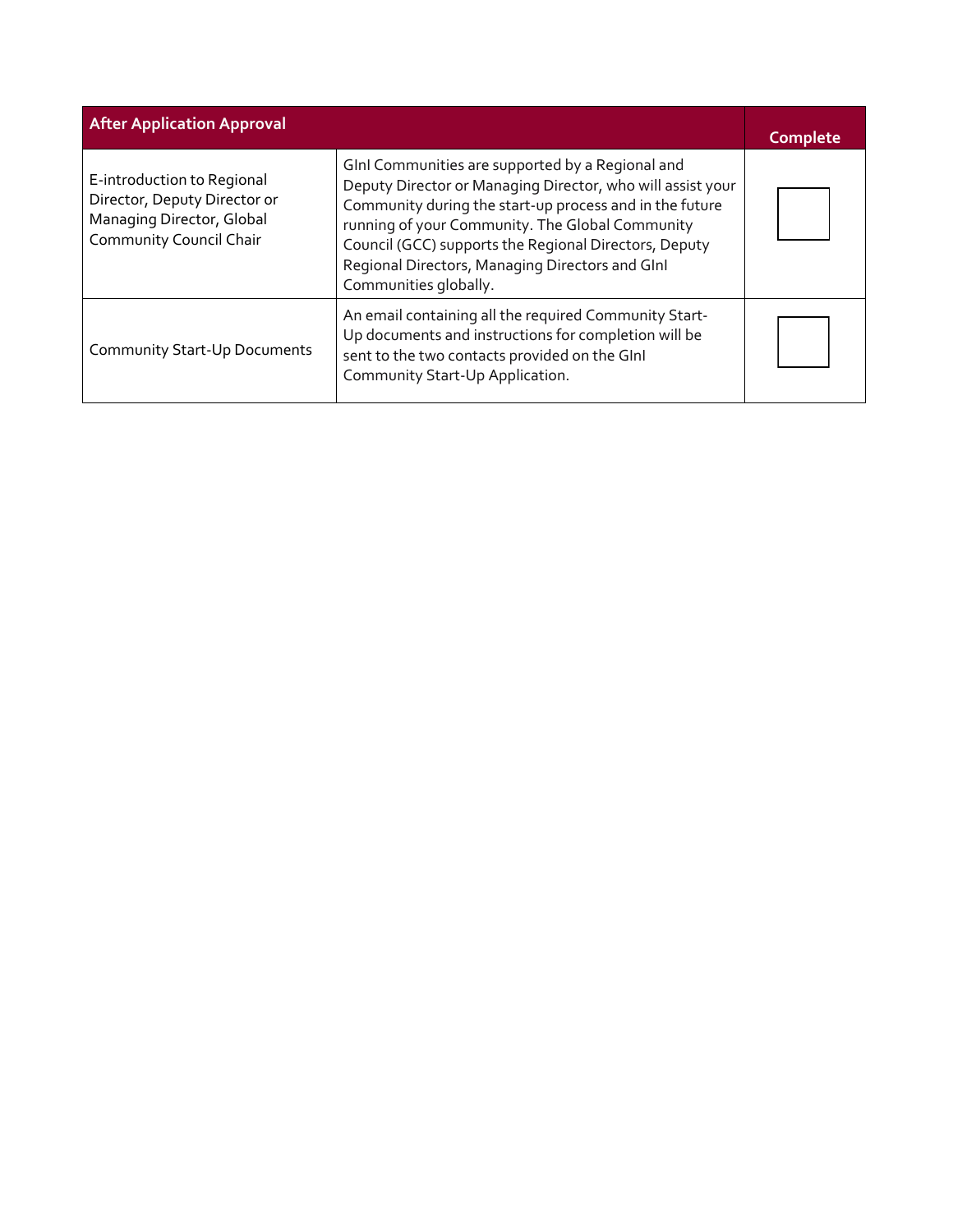| Required Documents - Provided by GInI in the Community Start-Up email* |                                                                                                                                                                                                                                             | Complete |
|------------------------------------------------------------------------|---------------------------------------------------------------------------------------------------------------------------------------------------------------------------------------------------------------------------------------------|----------|
| <b>Volunteer Terms and</b><br>Conditions                               | Each Community Board of Directors (BOD) and Volunteer<br>Committee Member must agree to the Volunteer Terms and<br>Conditions.                                                                                                              |          |
| <b>GInl Petition</b>                                                   | The GInI Members forming the Community BOD and potential<br>Community Members of the Community supply their Full Name,<br>Personal Email Address and GInI Member ID on the GInI Petition.                                                   |          |
| Survey                                                                 | To identify other GInI Members interested in joining the<br>Community, request that GInI send out a Survey Those<br>responding positively to the survey can be added to the GInI<br>Petition.                                               |          |
| Community Profile Form<br>for Community Start-Ups                      | The Community Profile Form for Community Start-Ups is a<br>record of official Community information; complete all<br>applicable fields.                                                                                                     |          |
| Community<br>Affiliation<br>Agreement*                                 | Community Affiliation Agreement is completed and signed<br>by the Community President and one additional Board<br>Member.                                                                                                                   |          |
| Community Bylaws*                                                      | Draft Community Bylaws based on the GInI template<br>provided, with consideration to regional and local regulations.                                                                                                                        |          |
| Submit to GInl                                                         | Community President (or delegate) submits required<br>documents (electronically in separate PDFs) to<br>Community@Glnl.org<br>*GInI Petition, *Community Profile Form for Start-Ups,<br>*Community Affiliation Agreement, *Community Bylaws |          |
|                                                                        | Upon authorization of Charter Status - GINI will provide the following: Complete.<br>Complete                                                                                                                                               |          |